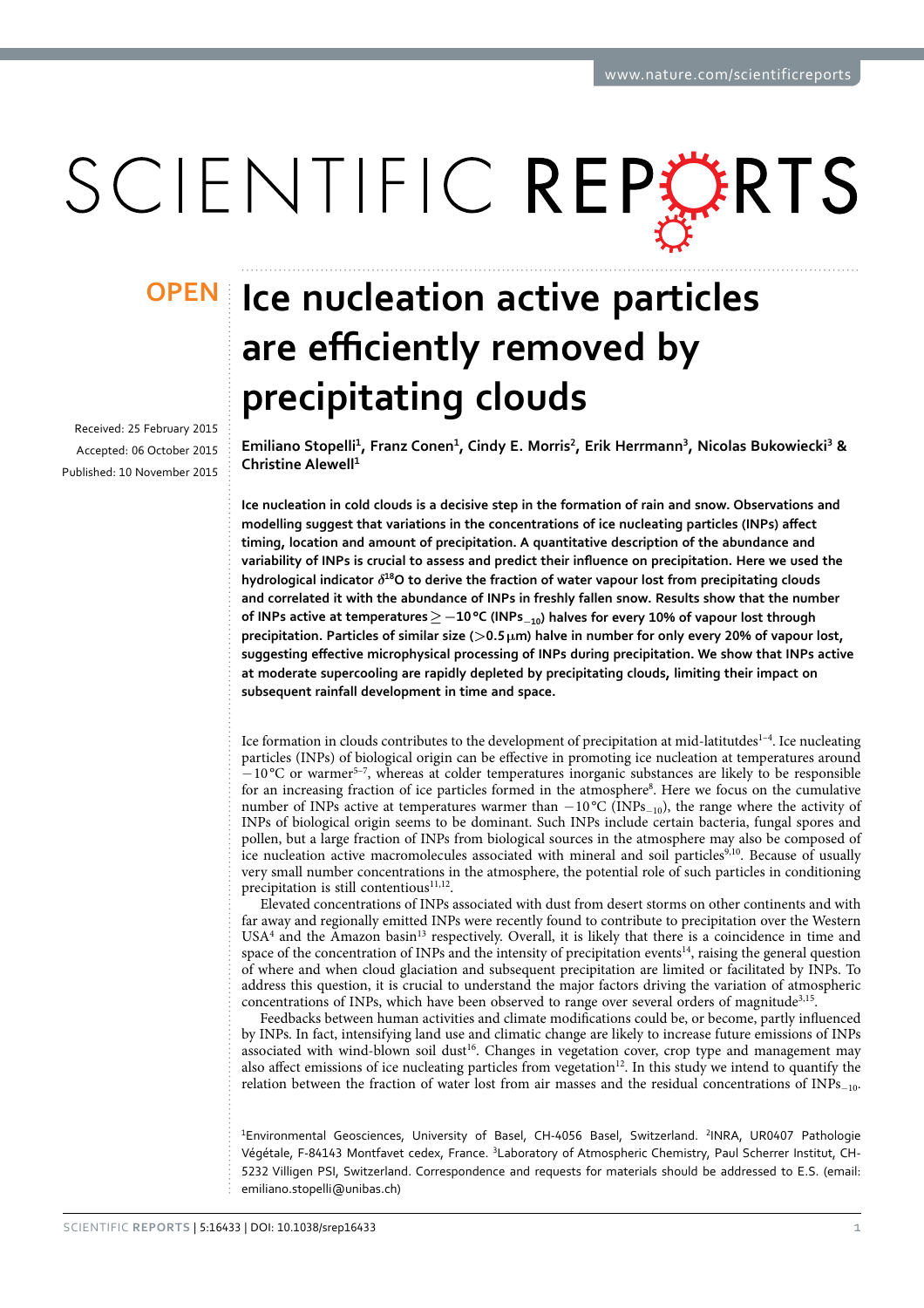#### Fraction of water vapour lost



**Figure 1. Relationship between the fraction of water vapour lost from a precipitating cloud (derived from stable isotope ratios in snow**  $(\delta^{18}O)$ **) and ice nucleating particles (INPs, measured in snow).** As the cloud precipitates, the progressive loss of water vapour (from right to lef) is accompanied by a loss of INPs which have been uplifed from the sea and land surfaces (yellow arrows). INPs of biological origin (green half-moons) are activated at more moderate supercooling, hence typically earlier than inorganic INPs (brown hexagons). The values 0.22 and 0.95 correspond to the minimum and maximum fractions of water vapour lost that we observed at Jungfraujoch (drawn by E. Stopelli).

This could help to assess the range of influence that a change in the source strength of INPs in a particular region may have on precipitation downwind.

#### **Results**

**General overview.** The concentration of INPs in an air mass is principally a function of (a) the accumulation of INPs from sea and land surfaces that the air mass has contacted, (b) the degree of mixing with other air masses, richer or poorer in INPs, and (c) the cumulative loss of INPs, most importantly by wet deposition processes, across its trajectory. Here we focus on the proportion of variation in the abundance of INPs that the last factor (c) might explain when (a) and (b) are presumed to be constant. Presuming (a) to be constant, we assume a temporally steady and spatially homogenous cumulative mix of INPs from several sources. Our presumption of (b) to be constant does not account for possible cumulative enhancement of INPs by falling and evaporating hydrometeors.

Observations and direct measurements relate to the conditions at the High Altitude Research Station Jungfraujoch (7° 59′ 06"E, 46° 32′ 51" N, 3580 m a.s.l.).

Water precipitating at Jungfraujoch generally originates from evaporation from either the North Atlantic or the Mediterranean Sea, depending on trajectories of air masses<sup>17</sup>. Upon its approach over land, moist air picks up additional dust and biogenic particles from various sources. Through precipitation it loses varying proportions of water and particles before arriving at Jungfraujoch, which is on the highest mountain ridge between the Mediterranean and the Atlantic water source regions. Isotopic fractionation leads to a preferential condensation and loss of heavier isotopes (<sup>18</sup>O and <sup>2</sup>H) compared to the lighter ones (<sup>16</sup>O and <sup>1</sup>H; for sake of brevity we will refer hereafter only to oxygen). This results in increasingly smaller values of the ratio 18O/16O, expressed as *δ*18O, both in cloud water and rain or snow during the progressive development of precipitation<sup>18-21</sup>. Although the isotopic signal is sensitive to the integrated amount of precipitation deposited from an air mass, it provides no details about the specifc conditions that have triggered a precipitation event (e.g. temperature) or whether the integrated precipitation was lost in one or in several events. Not only *δ*18O, but also the number of INPs in precipitation is infuenced by the cumulative history of water loss from the air mass, since INPs active at the warmest supercooling are the frst to be activated as a cloud progressively cools down, and are potentially removed with precipitation. Therefore, the larger the fraction of water that has precipitated, the greater the chance that INPs active at moderate supercooling have been removed, hence the smaller the fraction of such INPs among other particles in later precipitation (Fig. 1).

**INPs get rapidly lost from a precipitating cloud.** Over a 10-month period (December 2012 to September 2013) we sampled snow within precipitating air masses that had lost between 22 and 95% of their initial water content before arriving at the observatory (Fig. 2). The decision to initiate a sampling campaign depended on weather forecasts that predicted snowfall for at least two full days in a row, to assure that we could collect multiple samples within the same campaign. A total of 304mm were collected, reaching approximately 20% of the total amount of precipitation fallen in the same period of 10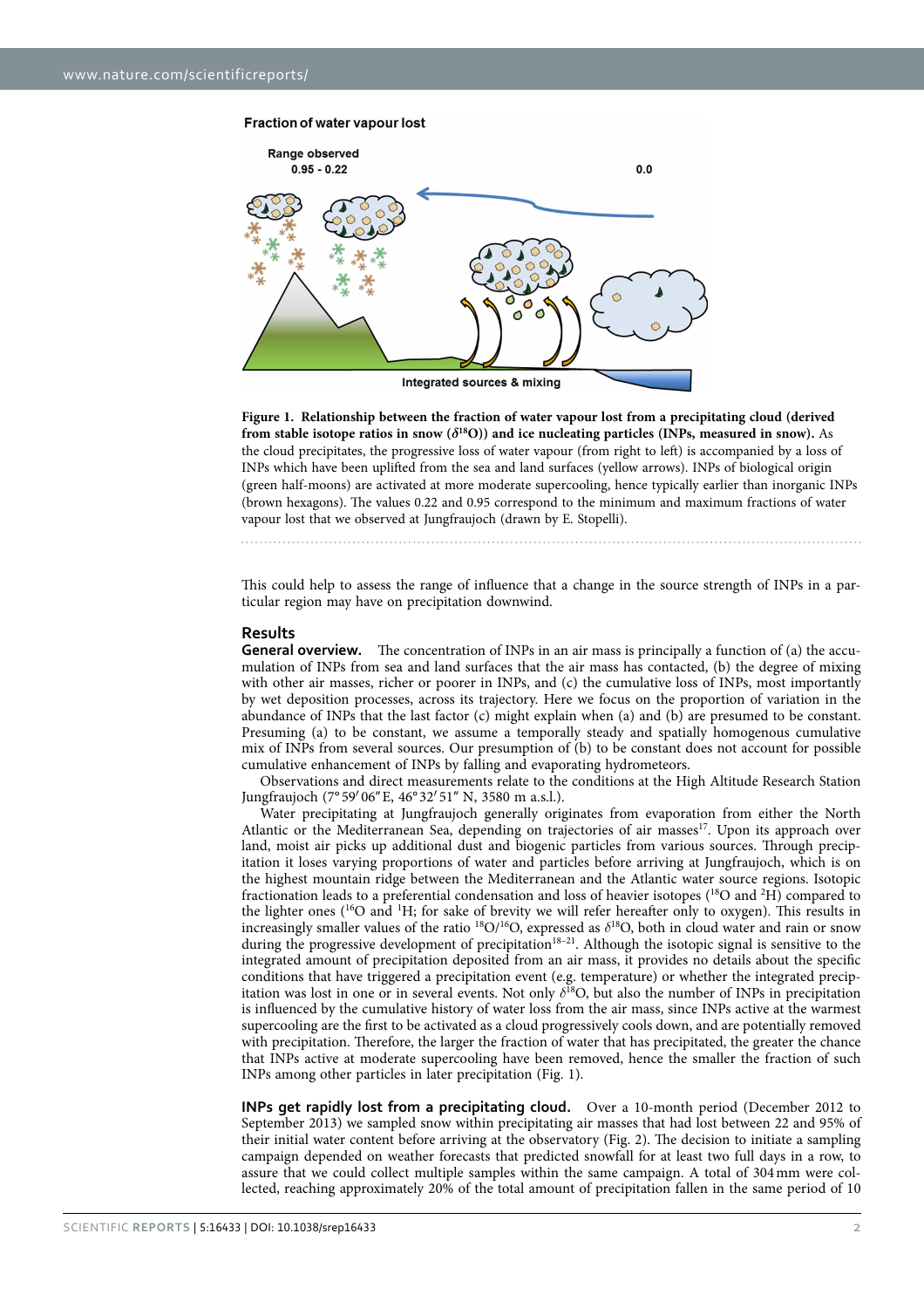

**Figure 2.** (**a**) Covariation over time of concentrations of INPs−10 in snow (red, log scale) and the estimated fraction of water vapour lost from an air mass prior to its arrival at the Jungfraujoch observatory (black). Time proceeds from left to right, intervals are not to scale. Each symbol signifies a snow sample with a median sampling duration of 2hours. Each campaign (symbols connected by dotted lines, one campaign per month) lasted from 3 to 5 subsequent days. A total of 91 samples were collected between December 2012 and September 2013 (exception of July 2013 due to the lack of considerable precipitation events); (**b**) Relationship between INPs<sub>-10</sub> and 1-f<sub>V</sub>; the function of the fitted exponential curve is reported in equation (1).

months at the closest station recording precipitation (1640mm, Kleine Scheidegg, 2060m a.s.l., 4.6km North from Jungfraujoch). A trend of INPs<sub>−10</sub>·ml<sup>−1</sup> of snow with minimum values in winter and maximum values in summer appears from the data collected (comparison among months, Kruskall-Wallis p< 0.001). Nevertheless, similarly large variations of INPs−10 are apparent even among samples collected within a single sampling campaign, as for instance in June and August 2013.

The predominant factor with a similarly marked variability that correlates with the abundance of INPs−10 observed in precipitation, is the fraction of residual water vapour in clouds (Fig. 2).

The abundance of INPs<sub>-10</sub> in snow declines exponentially with increasing proportions of water lost before arrival of an air mass at Jungfraujoch (Fig. 2b), and is best described by equation (1):

$$
INPs_{-10}(ml^{-1}) = 1.12 \cdot 10^3 \cdot e^{(-7.57 \cdot (1 - f_V))}
$$
\n(1)

$$
(R2 = 0.52; Spearman's r = -0.61, p < 0.001, n = 91)
$$

We can derive from this empirical equation, ftted to our data, an estimate for the largest number of INPs−10 to expect in 1ml of precipitation at Jungfraujoch. If the very frst precipitation from an air mass is just about triggered at the observatory  $(1-f<sub>V</sub>= 0)$  we would expect it to contain around  $10<sup>3</sup>$ INPs<sub>-10</sub> · ml<sup>-1</sup>. This number is probably a consequence of the strength of the sources of INPs influencing Jungfraujoch. Nevertheless, we can presume the exponential relationship to hold also in other places because of a generally geometric behaviour observed in precipitating particles<sup>22</sup>. Physical processes during the course of precipitation defne the factor −7.57 in the exponent, which might have a similar value also at other locations where the same physical processes are at work. It suggests that the concentration of INPs−10 halves with about every 10% of moisture lost from a precipitating air mass (e.g. moving  $1-f_V= 0.5$  to  $1-f_V= 0.6$  results in:  $e^{(-7.57 \cdot 0.6)}/e^{(-7.57 \cdot 0.5)}=0.47$ .

**Selective removal of INPs.** The question remains whether there is experimental evidence for an INP being more likely to be deposited from an air mass than a particle of similar size that is not ice nucleation active. INPs should, in principle, be the starting point for snowfakes precipitating from a cloud.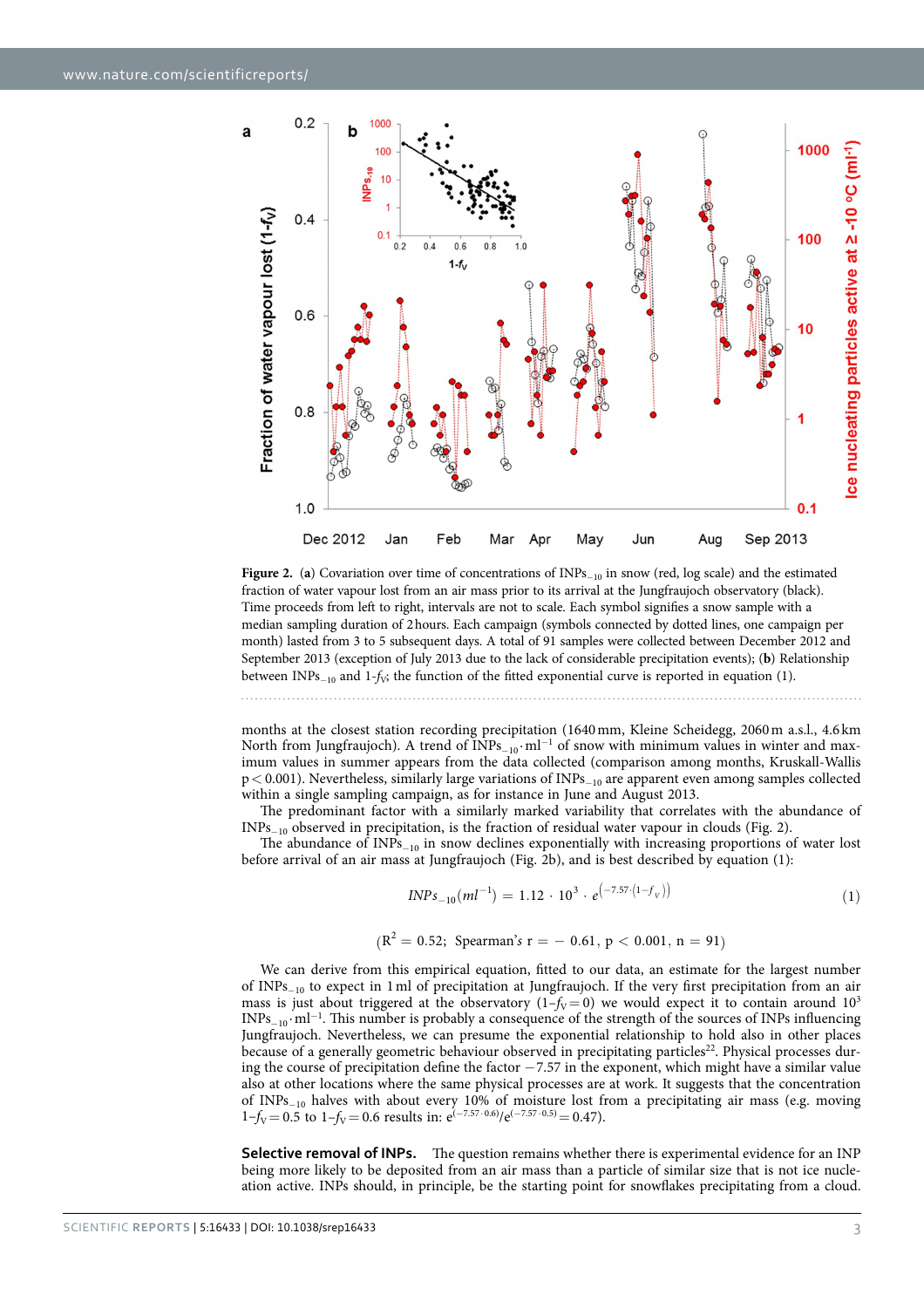

**Figure 3.** Ratio of INPs<sub> $-10$ </sub> to the total number of particles  $> 0.5 \mu m$  (N<sub> $> 0.5$ </sub>, on log scale) as a function of the fraction of water vapour lost from the air mass prior to arrival at the observatory  $(n=71,$ **Spearman's r=−0.42, p<0.001).** 

The average activation diameter for cloud condensation nuclei at Jungfraujoch is about  $0.1 \,\mu m$  and most INPs are probably larger than 0.5µm23,24. Relating concentrations of INPs−10 in precipitating snow to all particles larger than  $0.5\,\mu$ m (N<sub>>0.5</sub>) in the same air volume reveals a significant negative trend in the ratio of INPs<sub>-10</sub> to N<sub>>0.5</sub> with an increasing fraction of vapour lost, despite the large scatter of data (Fig. 3).

If the ratio of INPs<sub>−10</sub> to N<sub>>0.5</sub> were independent from the fraction of water vapour lost, we could say that both kinds of particles are removed with equal efficiency from a precipitating cloud. This is clearly not the case. The function fitted to our data (Fig. 3) suggests that the ratio of INPs<sub>-10</sub> to particles of similar size N $_{>0.5}$  is reduced to 0.69 times of what it was before with every 10% of initial water vapour lost from a precipitating cloud (e.g.:  $e^{(-3.67\cdot0.6)}/e^{(-3.67\cdot0.5)}$  = 0.69). With the same 10% loss of vapour, the absolute number of  $INPs_{-10}$  almost halves (0.47, equation (1)) and the absolute number of N<sub>>0.5</sub> is consequently reduced to 0.68 times of what it was before (reduction of INPs<sub>−10</sub> in absolute terms (factor 0.47) divided by the change in the ratio  $INPs_{-10}/N_{>0.5}$  (factor 0.69) = 0.68). Hence, to halve the number of  $N_{>0.5}$  (0.68  $\times$  0.68 = 0.46, approximately the half) requires about 20% moisture loss, almost twice the amount of water vapour lost to what is necessary to halve the number of INPs−10, suggesting active microphysical processing of particles<sup>25</sup>. This selective loss of INPs is highly significant, but explains only about one sixth of the total variation in the ratio of  $INPs_{-10}$  to  $N_{>0.5}$ . The remaining variation might be due to source-related factors and could reflect temporal and spatial differences in  $INPs_{-10}$ , N<sub>>0.5</sub> and in the proportion of INPs among particles  $N_{>0.5}$  emitted to the atmosphere before precipitation. Part of the scattering of INPs−10 and N>0.5 data may be also due to diferences in the dimensions of INPs and total particles in each sample. In fact, not only nucleation but also impaction scavenging of aerosols can contribute to the simultaneous removal of particles, with an efficiency largely depending on the size of aerosols and precipitation intensity26–28.

### **Discussion**

Land use and climate change alter the distribution, the quality and the size of soil and vegetation cover in a landscape, and with it the strength and distribution of sources of different INPs<sup>12,16,29</sup>. As we illustrate here, the ratio of stable water isotopes in precipitation can be used in novel way to characterize the history of air masses in terms of residual abundance of INPs. Despite simplifying assumptions, our approach explains more than 50% of the large variation of INPs−10 observed in snow both within short sampling campaigns and over the year. Much of the unexplained variation is probably due to variations in the initial concentration of INPs before precipitation, which depends both on the source strength of INPs and on the degree of the mixing of air masses with diferent initial concentrations of INPs (e.g. from diferent altitudes or regions). Source strength in the lowland north of Jungfraujoch is scattered over two orders of magnitude during most of the year, but does not seem to change with season<sup>30</sup>. In the same study the seasonal variation observed on Jungfraujoch seemed to be driven by microphysical processing of INPs through activation and deposition from approaching air masses. The same process may explain much of the observed temporal variation of INPs in this study (Fig. 2). It is in fact supported by the fnding that  $INPs_{-10}$  are deposited more efficiently than other particles of similar size (Fig. 3).

Carrying out similar measurements on stable water isotopes and on INPs also at other stations will frstly lead to the constant improvement and refnement of our calculations and, secondly, it will shed new light on the evolution of concentrations of INPs before and during precipitation events over the trajectories of air masses.

Tis will provide an important contribution for mapping the probabilities of the abundance of INPs and their exchanges across regions, in particular the estimation of how far from a source and along a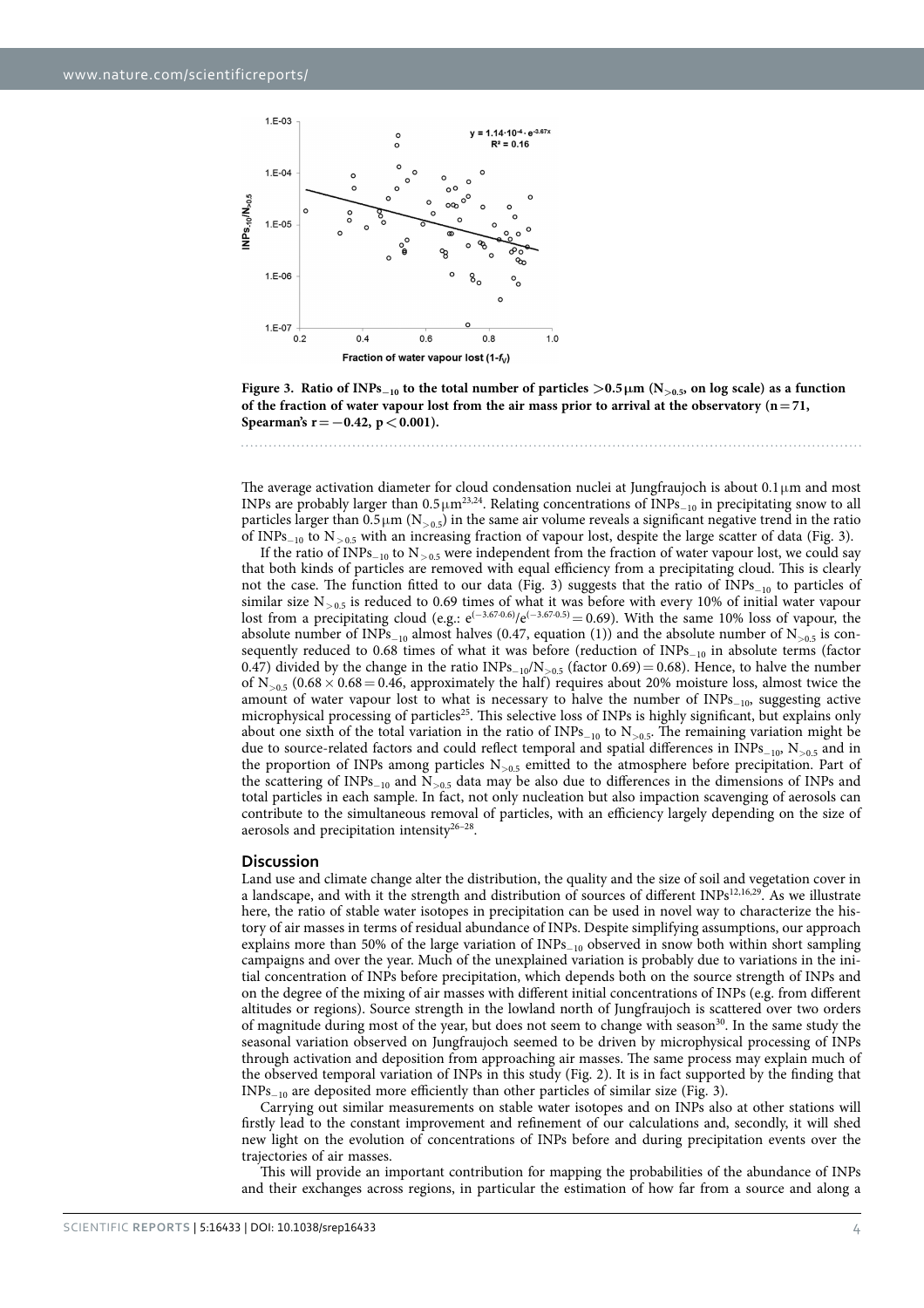specifc trajectory INPs might have an impact. Furthermore, the fact that INPs active at moderate supercooling get rapidly lost through precipitation adds a signifcant constraint to the role of such INPs on the development of cloud processes in time and space, fostering a deeper understanding of the efects of diferent land use strategies on rainfall distributions. Terefore, predictive modelling of precipitation patterns, and eventually of water supply and climate change could be improved through enhanced precision about where and when INPs are incorporated into air masses and subsequently parachute with rain and snow along their trajectory over landscapes.

#### **Methods**

**Sample collection.** During sampling events the Research Station Jungfraujoch was always inside clouds and the temperature of the air at the Station was ranging from −27.3 °C to 0.4 °C. Snow samples were collected with a teflon-coated tin (0.1 m<sup>2</sup>, 8 cm deep) carefully rinsed ethanol and sterile Milli-Q water. Sampling duration lasted from 1.5 to 8hours (median time= 2hours). Snow was melted at around 16 °C and analysed within less than 4 hours after its collection. The cumulative number of INPs was determined between −2 °C and −12 °C in immersion freezing mode, using an automated drop freeze apparatus<sup>31</sup> loaded with 52 tubes containing  $100 \mu l$  of sample each. In our analyses we concentrated on the warmest temperature at which all samples had a detectable number of INPs, which was −10 °C. The smallest number concentration of INPs that can be detected with this configuration is 0.21 INPs·ml<sup>-1</sup>. Blanks were periodically prepared by sprinkling Milli-Q water into the tin and analysed with the same material and method as the snow samples, at  $200 \mu$  per tube to obtain more conservative results. Blank values for INPs active at -10°C were on average 0.11 INPs·ml<sup>-1</sup>, with only 7 blanks showing some freezing activity on a total of 39 blanks analysed.

*δ***18O analysis and modelling of** *f***V values.** Aliquots of snow (equivalent to about 5ml of water) were immediately loaded from the sampling tin into 15ml sealed polypropylene Falcon tubes and stored at 4 °C until analysis with a tunable, of-axis integrated-cavity laser spectrometer (DLT−100, Los Gatos Research, Inc. (LGR), Mountain View, California). Standards used for calibration were provided by LGR and all results presented here were related to the standard VSMOW. The local meteoric water line obtained from the whole set of yearly data fts well with the equation associated to the global meteoric water line ( $\delta^2$ H = 7.7  $\delta^{18}$ O + 10.6; R<sup>2</sup> = 0.98). This indicates the absence of significant disequilibrium conditions at Jungfraujoch compared to the global behaviour of precipitations. The remaining water vapour fraction ( $f_V$ ) was calculated from  $\delta^{18}O\%$  values measured in snow ( $\delta_L$ ) following the method described in Rowley 200119.

The evolution of  $\delta^{18}O$  in vapour ( $\delta_{V}$ ) can be described by a Rayleigh-type fractionation model<sup>21,32</sup>:

$$
\frac{\delta_V}{1000} = \left(1 + \frac{\delta_{V,0}}{1000}\right) \cdot f_V^{\alpha_{L/V^{-1}}} - 1 \tag{2}
$$

In our calculations, the fractionation factor from liquid to vapour  $\alpha_{\rm LV}$  along the trajectory of the cloud was assumed constant during the entire path of a precipitating cloud and proportional to the average value between the temperature of the air at Jungfraujoch and the estimated temperature at the sea surface from where the air mass originated. The dependence of  $\alpha_{\text{LV}}$  from absolute temperature (T) was calculated according to Majoube 1971<sup>33</sup>:

$$
\ln \alpha_{L/V} = 1.14 \cdot 10^3 \cdot T^{-2} - 0.42 \cdot T^{-1} - 2.07 \cdot 10^{-3}
$$
\n(3)

The isotopic ratio of the vapour at Jungfraujoch ( $\delta_{\rm V}$ ) was calculated from the isotopic ratio of snow ( $\delta_{\rm L}$ ) and the fractionation factor liquid-vapour at the temperature of the air recorded at the station:

$$
\delta_L = \alpha_{L/V} \cdot (\delta_V + 1000) - 1000 \tag{4}
$$

Seawater was considered the principal and constant source of moisture in calculating the isotopic ratio of the initial water vapour  $(\delta_{V0})$ :

$$
\delta_{V,0} = \alpha_{V/L} \cdot (\delta_{L,0} + 1000) - 1000 \tag{5}
$$

with the isotopic *δ*<sup>18</sup>O ratio of seawater (*δ*<sub>L,0</sub>) homogeneously equal to 0‰, since it coincides with the standard reference for water stable isotopes measurements and the fractionation factor between seawater and vapour  $\alpha_{V/L}$ , equal to  $1/\alpha_{L/V}$ . Over the year, the station is affected by intermittent influence of the boundary layer<sup>34</sup>, with air masses coming from different geographical regions and its location in a saddle allows air systems to be channelled along two main directions, mainly North-West and South-East $35$ . Vapour source regions were derived from source sensitivity plots calculated with a Lagrangian particle dispersion model and made available online by Stephan Henne at the Swiss Federal Laboratories for Materials Science and Technology (EMPA), Dübendorf, Switzerland (individual results are available on the webpage http://lagrange.empa.ch/FLEXPART\_browser/). The surface average temperatures of source areas in the North Atlantic and the Mediterranean Sea were derived from a National Oceanic and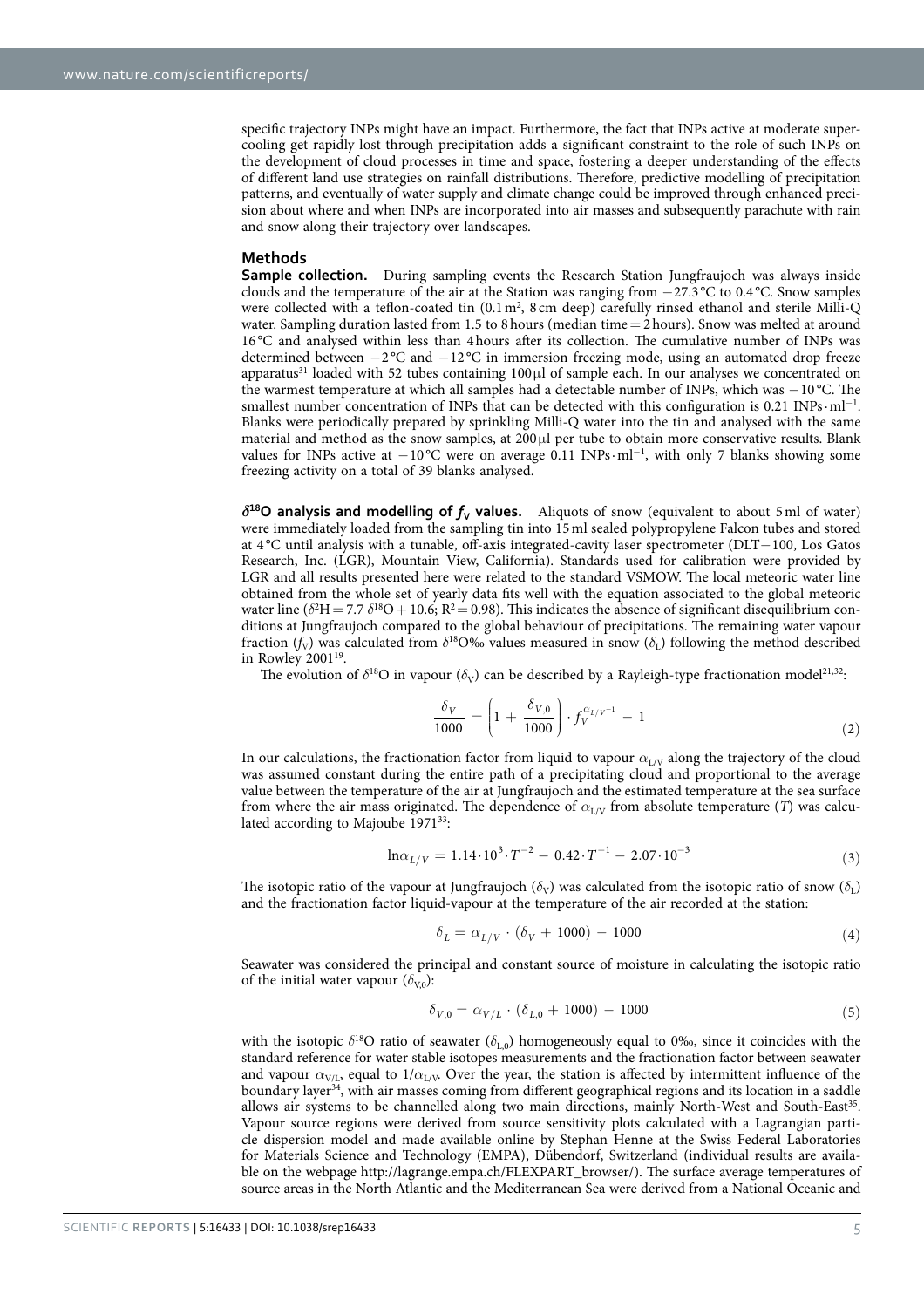Atmospheric Administration NOAA database (http://www.nodc.noaa.gov/OC5/indprod.html), grouped per season, and used to calculate  $α<sub>V/L</sub>$ .

A constant relative humidity factor  $(h)$  of 0.8 was used for the North Atlantic and for Mediterranean Sea, a value reasonably analogous to those recently reported in Pfahl 2014<sup>36</sup> since the local meteoric water line shows a deuterium excess comparable to the average precipitations on Earth. Consequently, *α*<sub>V/L</sub> values were corrected for disequilibrium processes occurring during evaporation from the sea, which tend to increase isotopic fractionation, according to the relationship<sup>3</sup>

$$
\alpha_{L/V \text{ TOTAL}} = \alpha_{L/V \text{ EQUILIBRIUM}} + 0.0142 \cdot (1 - h) \tag{6}
$$

Obtained values for  $\delta$ <sub>V,0</sub> ranged from −13.76‰ (North Atlantic, winter) to −12.16‰ (Mediterranean Sea, summer), comparable to what is reported in IAEA 2001<sup>18,37</sup>.

**Total number of particles N<sub>>0.5</sub>.** The total number of particles with a diameter larger  $0.5 \mu m$  (N<sub>>0.5</sub>) was measured with an optical particle counter (Grimm<sup>TM</sup>, Dust Monitor 1.108). Particles up to 40<sub>µ</sub>m size are aspired through a heated sample inlet, dried and detected, even when activated as cloud condensation nuclei and part of hydrometeors or ice<sup>38,39</sup>. Since the values of  $N_{>0.5}$  correspond to unit volume of air, a conversion of INPs per ml of snow into INPs per m<sup>3</sup> of air was necessary in order to calculate the ratio  $INPs_{-10}/N_{>0.5}$  presented here. By dividing the precipitation rate measured with the sampling tin by an average deposition velocity of snowflakes (1 m·s<sup>-1</sup>)<sup>40,41</sup>, we obtained a value for the snow water equivalent present in 1 m<sup>3</sup> of air for each sampling interval. A median of 0.25 ml·m<sup>-3</sup> of snow water equivalent was obtained, well within the range reported by Muhlbauer 2010<sup>42</sup> and by Deguillaume 2014<sup>43</sup>.

**Statistics.** Statistical analyses presented here were done with PAST software version 2.17<sup>44</sup> and refined with the use of R software version 3.0.1.<sup>45</sup>. Parametric regression was done on logarithmic values of INPs as correction for normality to understand how much of the total variability was covered by our tests and  $R<sup>2</sup>$  values have been reported. These results are accompanied by non-parametric Spearman's correlation results (r coefficient and p values expressing the probability that variables are not correlated), as a more robust test for the signifcance of the relationships found. For the comparison among months for the values of INPs a Kruskal-Wallis test was done.

#### **References**

- 1. Mülmenstädt, J., Sourdeval, O., Delanoë, J. & Quaas, J. Frequency of occurrence of rain from liquid-, mixed-, and ice-phase clouds derived from A-Train satellite retrievals. Geophys. Res. Lett. **42,** 6502–6509 (2015).
- 2. Phillips, V. T. J., Choularton, T. W., Illingworth, A. J., Hogan, R. J. & Field, P. R. Simulations of the glaciation of a frontal mixedphase cloud with the Explicit Microphysics Model. Q. J. R. Meteorol. Soc. **129,** 1351–1371 (2003).
- 3. Möhler, O., Demott, P. J., Vali, G. & Levin, Z. Microbiology and atmospheric processes: the role of biological particles in cloud physics. Biogeosciences **4,** 1059–1071 (2007).
- 4. Creamean, J. M. et al. Dust and biological aerosols from the Sahara and Asia influence precipitation in the western US. Science **339,** 1572–1578 (2013).
- 5. Christner, B. C. et al. Geographic, seasonal, and precipitation chemistry infuence on the abundance and activity of biological ice nucleators in rain and snow. Proc. Natl. Acad. Sci. USA. **105,** 18854–18859 (2008). 6. Christner, B. C., Morris, C. E., Foreman, C. M., Cai, R. & Sands, D. C. Ubiquity of biological ice nucleators in snowfall. Science
- **319,** 1214 (2008). 7. Joly, M. et al. Quantification of ice nuclei active at near 0°C temperatures in low-altitude clouds at the Puy de Dôme atmospheric
- station. Atmos. Chem. Phys. **14,** 8185–8195 (2014). 8. Murray, B. J., O'Sullivan, D., Atkinson, J. D. & Webb, M. E. Ice nucleation by particles immersed in supercooled cloud droplets.
- Chem. Soc. Rev. **41,** 6519–6554 (2012).
- 9. O′Sullivan, D. et al. Te relevance of nanoscale biological fragments for ice nucleation in clouds. Sci. Rep. **5,** 1–7 (2015).
- 10. Pummer, B. G. et al. Ice nucleation by water-soluble macromolecules. Atmos. Chem. Phys. **15,** 4077–4091 (2015).
- 11. Hoose, C., Kristjansson, J. E. & Burrows, S. M. How important is biological ice nucleation in clouds on a global scale? Environ. Res. Lett. **5,** 1–7 (2010).
- 12. Morris, C. E. et al. Bioprecipitation: a feedback cycle linking Earth history, ecosystem dynamics and land use through biological ice nucleators in the atmosphere. Global Change Biol. **20,** 341–351 (2014).
- 13. Prenni, A. J. et al. Relative roles of biogenic emissions and Saharan dust as ice nuclei in the Amazon basin. Nature Geosci. **2,** 402–405 (2009).
- 14. Chongyi, E. et al. Different responses of different altitudes surrounding Taklimankan Desert to global climate change. Environ. Geol. **56,** 1281–1293 (2008).
- 15. DeMott, P. J. & Prenni, A. J. New Directions: Need for defning the numbers and sources of biological aerosols acting as ice nuclei. Atmos. Environ. **44,** 1944–1945 (2010).
- 16. Conen, F. & Leifeld, J. A new facet of soil organic matter. Agric. Ecosyst. Environ. **185,** 186–187 (2014).
- 17. Sodemann, H. & Zubler, E. Seasonal and inter-annual variability of the moisture sources for Alpine precipitation during 1995- 2002. Int. J. Climatol. **30,** 974–961 (2010).
- 18. International Atomic Energy Agency IAEA, Environmental isotopes in the hydrological cycle. Principles and applications. Vol. 2. Atmospheric water. (2001) Available at: http://www-naweb.iaea.org/napc/ih/IHS\_resources\_publication\_hydroCycle\_en.html (Accessed: 12<sup>th</sup> Ferbuary 2015).
- 19. Rowley, D. B., Pierrehumbert, R. T. & Currie, B. S. A new approach to stable isotope-based paleoaltimetry: implications for paleoaltimetry and paleohypsometry of the High Himalaya since the Late Miocene. Earth Planet. Sci. Lett. **188,** 253–268 (2001).
- 20. Moran, T. A., Marshall, S. J., Evans, E. C. & Sinclair, K. E. Altitudinal Gradients of Stable Isotopes in Lee-Slope Precipitation in the Canadian Rocky Mountains. Arct. Antarct. Alp. Res. **39,** 455–467 (2007).
- 21. Sinclair, K. E., Marshall, S. J. & Moran, T. A. A Lagrangian approach to modelling stable isotopes in precipitation over mountainous terrain. Hydrol. Process. **25,** 2481–2491 (2011).